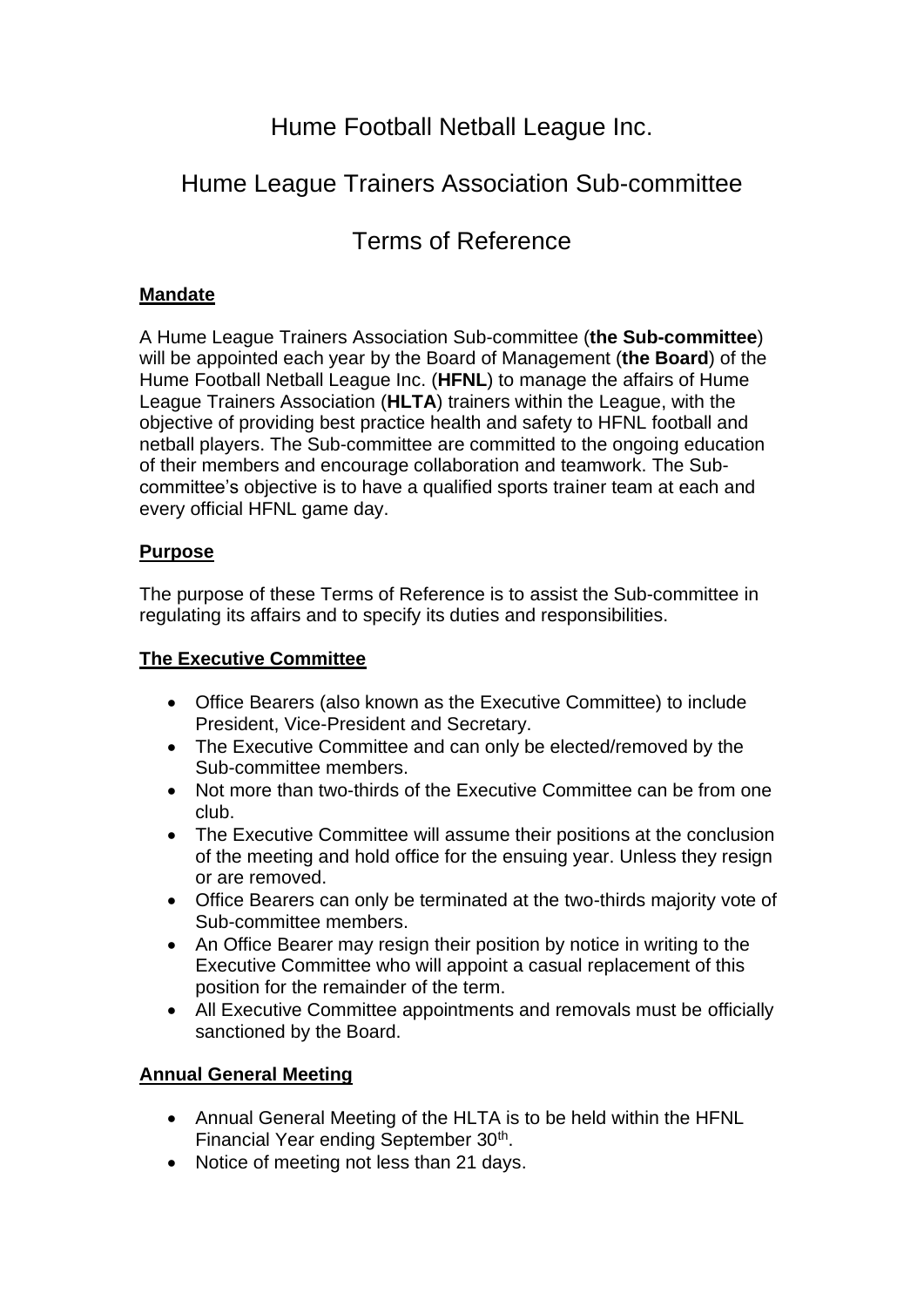- Business of the meeting shall be
	- Confirmation of AGM previous minutes
	- Adoption of President report
	- Election of Office Bearers.
	- General Business.

### **Meetings**

- The President shall take the chair, but if 30 minutes has passed since the appointed commencement time and President as not arrived or absent the Vice President will take the chair.
- A minimum quorum of 5 Sub-Committee members representing 5 separate League member clubs and 2 Executive Committee members must be in place for the meeting to be official.
- It is required that each club has at least one qualified member attending Sub-committee meetings.
- There must be a minimum of 2 meetings held per year including the AGM.
- Attendance of Board endorsed Representative as an observer.
- Meeting times and venue is at the discretion of the Executive committee.
- All general meeting dates are given a minimum notification of one week. Notification must also include the Meeting Agenda.
- In any voting by members, only 1 vote is allowed per League member club (combined football and netball clubs will have 1 vote and individual football and netball clubs from the same locality will jointly have 1 vote).
- A simple majority vote of members shall be cast regarding any questions for determination. President (or person presiding) shall have a casting vote if required.
- A Secret Ballot may be conducted as determined by the Executive Committee.
- No voting by proxy.

### **Membership**

- 1. Sub-committee membership is subject to the requirements as stated in the HLTA By-Laws.
- 2. Members must also be financial members of their associated League Club.
- 3. Members are to ensure their contact details are current with HLTA Executive.
- 4. Sub-Committee membership ceases when a member:
	- o not a financial member with their associated League Club,
	- o fails to meet the HLTA member qualifications as stated in the HLTA By-Laws,
	- o is suspended from their associated League Club.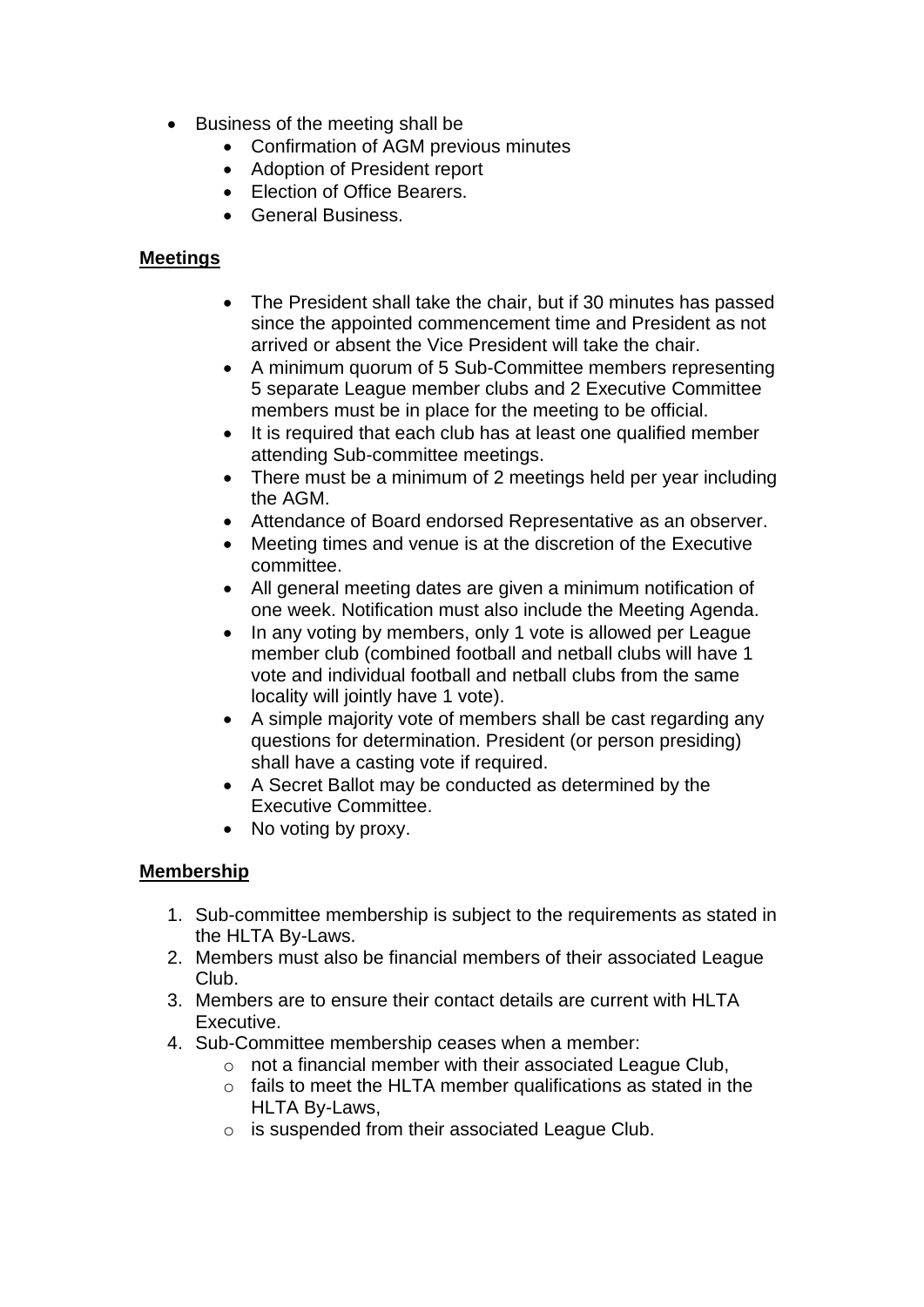## **Duties and Functions**

The duties and functions of the Sub-committee are:

- 1) HLTA Executive responsibilities include:
	- Organise training and education
	- Maintain contact details, meeting attendance records and training qualification history of all members.
	- Organise new equipment and uniforms & distribution of season passes.
	- Work with the HFNL compliance officer and Club integrity officers to maintain sports trainer qualifications.
	- Organise meeting dates and venues.
	- Manage conflict resolution and or complaints together with the HFNL.
	- Organise all training duties associated with associated with League Representative fixtures.
	- Administer HFNL passes
	- Take care of HLTA administrative needs (correspondence, minutes)
- 2) Member complaints regarding HLTA and club trainer & other matters need to be conveyed in writing to the HLTA secretary, so as to be formally addressed.
- 3) Refer to the Board any recommendations regarding the organisation and administration of the HLTA.
- 4) Refer to the Board any changes to the HLTA By-Laws.
- 5) Refer to the Board any recommendations from the Sub-Committee pertaining to League matters. Attend to all correspondence which may be appropriately dealt with by the Sub-committee, and refer to the HFNL General Manager all correspondence relevant to League matters.

### **Financial Arrangements**

The Sub-committee will process all funds it receives through the League accounts. The distribution of any funds received by the Sub-committee will be determined by the Board.

### **Reporting to the Board**

The Minute Secretary will ensure that the minutes of the Sub-Committee are available at all times for inspection by the General Manager or the Board.

### **Changes to these Terms of Reference**

These Terms of Reference may be amended at any time by the Board and upon amendment the Sub-committee will immediately be subject to the amended Terms of Reference. It is recommended that these Terms of